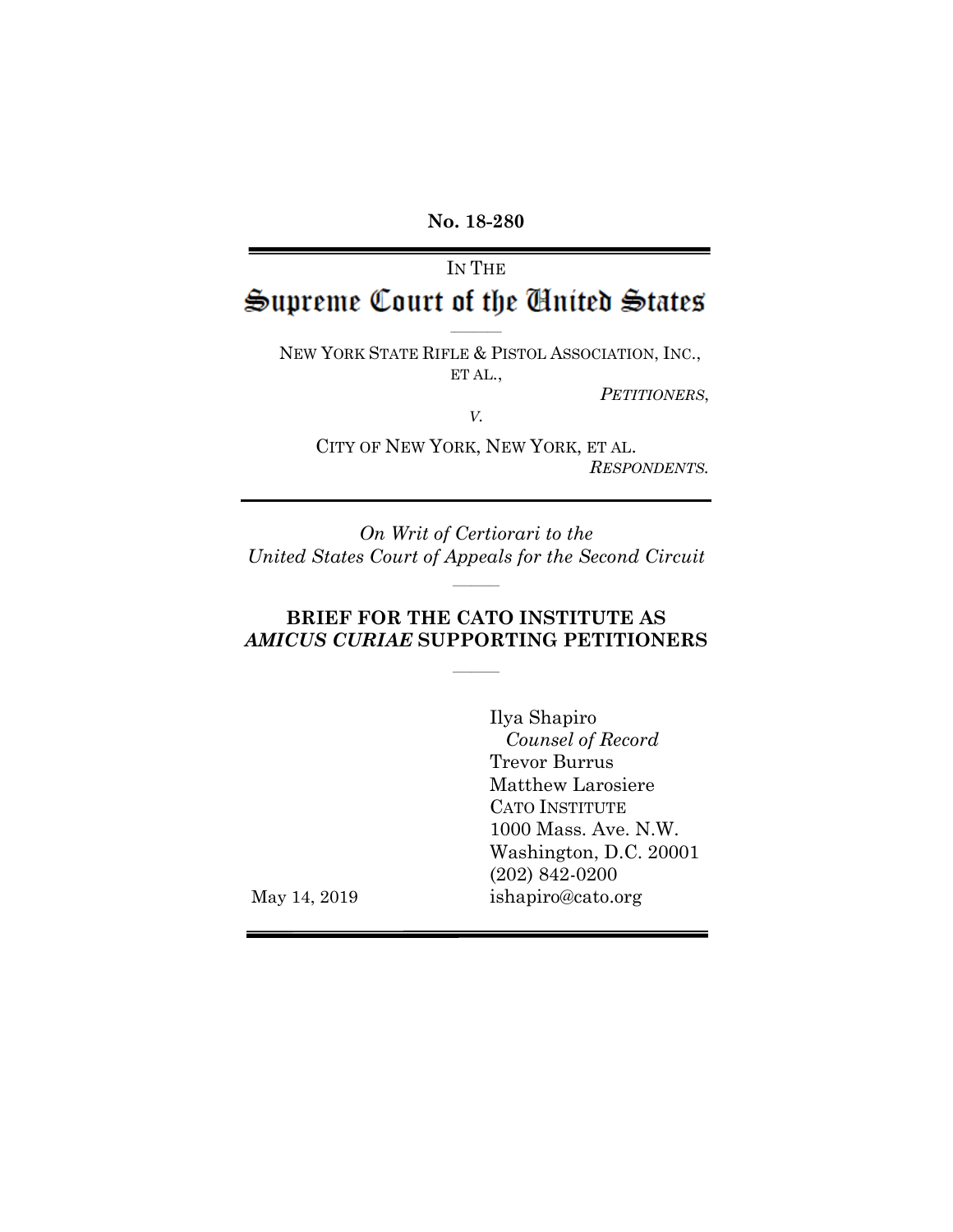### **QUESTION PRESENTED**

Whether New York City's ban on transporting a licensed, locked, and unloaded handgun to a home or shooting range outside city limits is consistent with the Second Amendment, the Commerce Clause, and the constitutional right to travel.

This brief focuses on the Second Amendment issue, because why else would the Court have taken this case?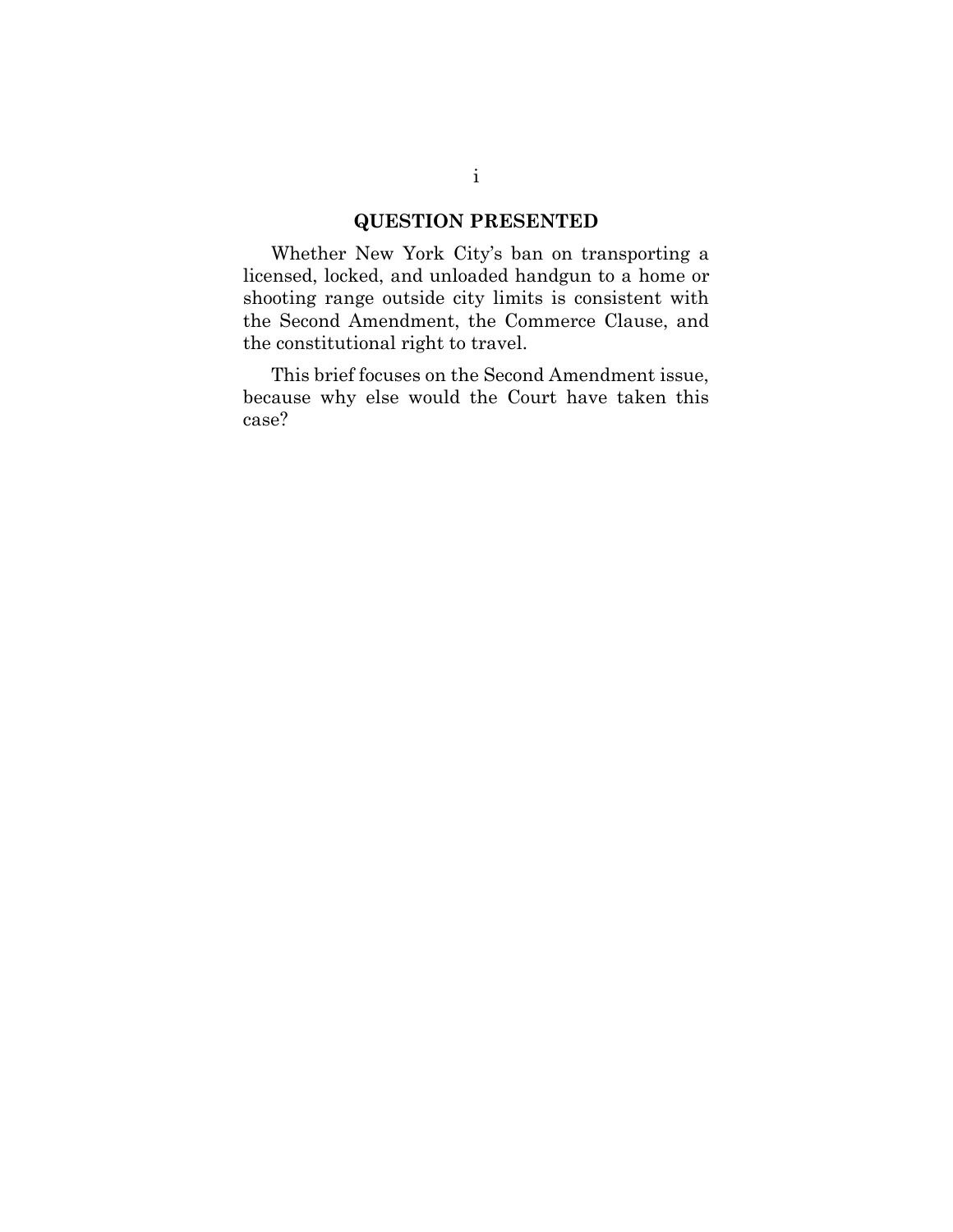# **TABLE OF CONTENTS**

| INTEREST OF AMICUS CURIAE 1                                                                                                             |
|-----------------------------------------------------------------------------------------------------------------------------------------|
| INTRODUCTION AND SUMMARY OF                                                                                                             |
|                                                                                                                                         |
| LAWS INFRINGING ON THE RIGHT TO<br>L<br>KEEP AND BEAR ARMS REQUIRE A<br>MEANINGFUL STANDARD OF REVIEW<br>THAT ESCHEWS BALANCING TESTS 3 |
| A. Text, History, and Tradition Must Inform                                                                                             |
| B. "Presumptively Lawful" Gun Laws Are Not<br>Co-Extensive With an Accurate<br>Understanding of the Second Amendment's                  |
| II. NEW YORK CITY'S ATTEMPT TO MOOT<br>THIS CASE IS IN BAD FAITH 12                                                                     |
|                                                                                                                                         |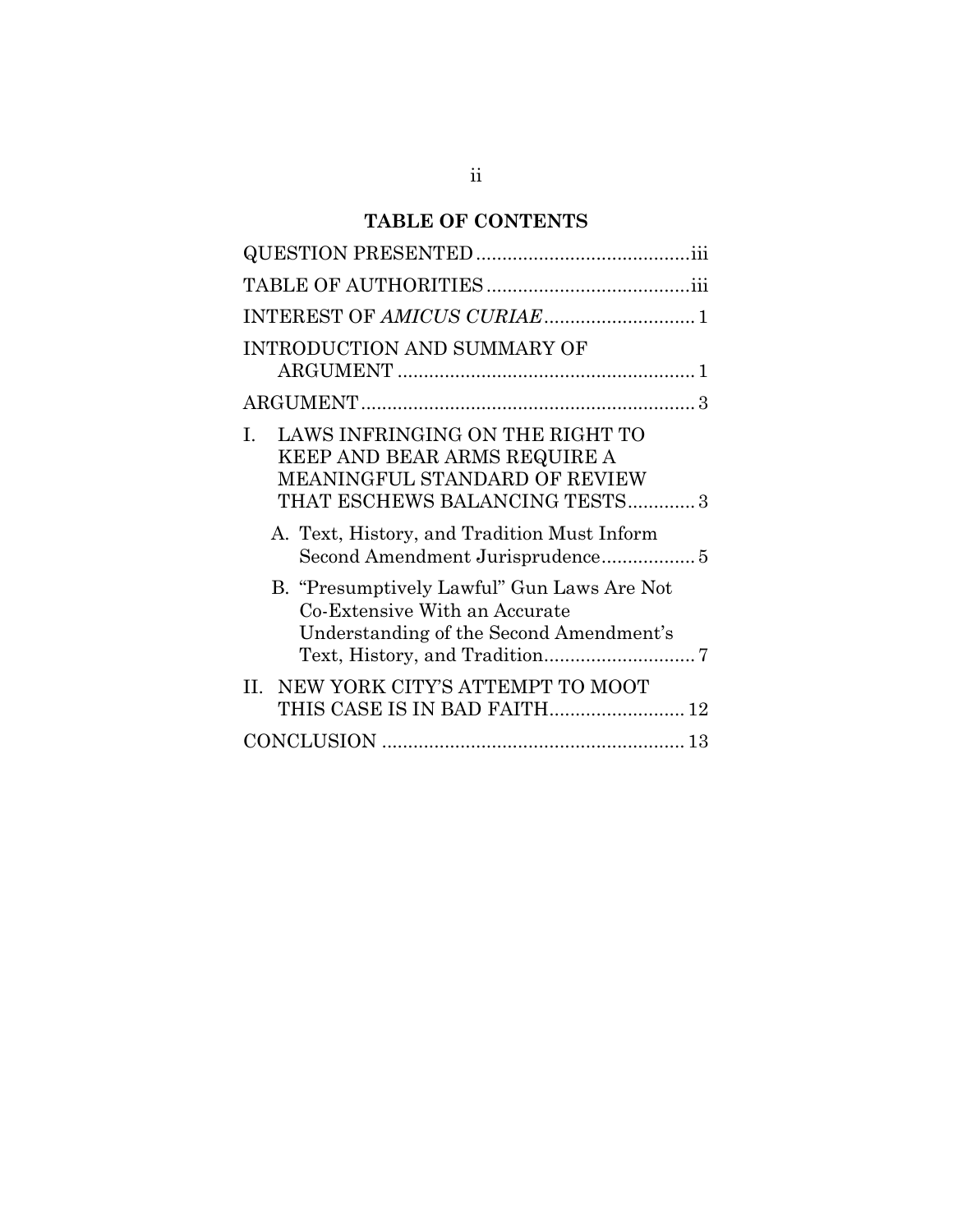# **TABLE OF AUTHORITIES**

<span id="page-3-0"></span>**Cases**

| District of Columbia v. Heller,                                                          |
|------------------------------------------------------------------------------------------|
| Freidman v. City of Highland Park,                                                       |
| Friends of the Earth, Inc. v. Laidlaw Envtl.<br>Services, Inc., 528 U.S. 167 (2000)  12  |
| Gowder v. City of Chicago,                                                               |
| Heller v. District of Columbia,<br>670 F.3d 1244 (D.C. Cir. 2011) ("Heller II")  6, 9    |
| Kachalsky v. City of Westchester,                                                        |
| McDonald v. City of Chicago,                                                             |
| Nat'l Rifle Ass'n of Am., Inc. v. Bureau of Alcohol,<br>Tobacco, Firearms, & Explosives, |
| Silvester v. Becerra, 138 S. Ct. 945 (2018) 4                                            |
| Tyler v. Hillsdale Cty. Sheriff's Dep't,                                                 |
| United States v. Decastro,                                                               |
| United States v. Masciandaro,                                                            |
| United States v. McCane,                                                                 |

iii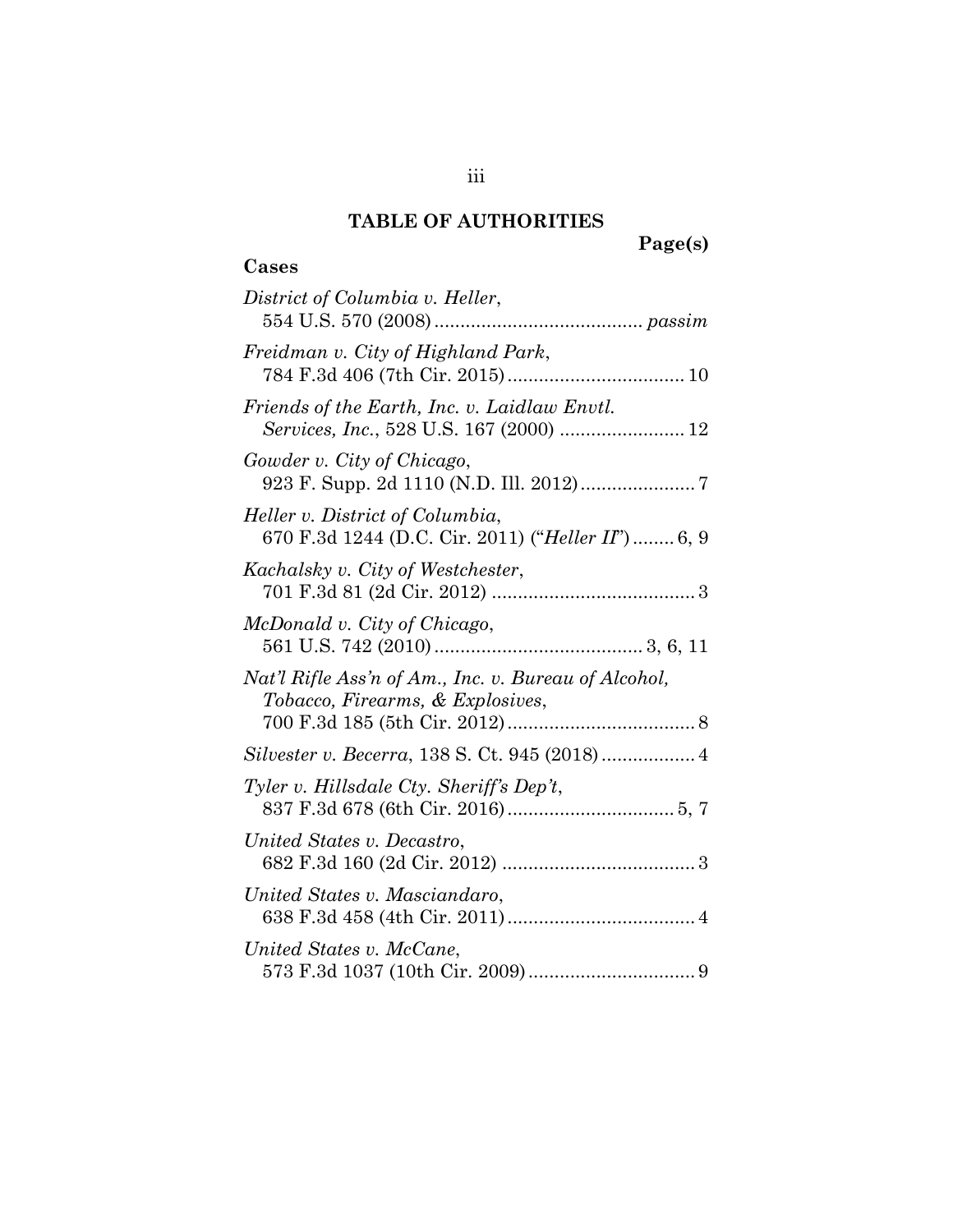| United States v. Skoien, |  |
|--------------------------|--|
|                          |  |

# **Statutes**

| National Firearms Act (NFA), |  |
|------------------------------|--|
|                              |  |

## **Other Authorities**

| 1 John Drayton, Memoirs of the American                                                                                                                    |  |
|------------------------------------------------------------------------------------------------------------------------------------------------------------|--|
| David Kopel & Joseph Greenlee, The "Sensitive"<br>Places" Doctrine: Locational Limits on the Right to<br><i>Bear Arms</i> , Charleston Law Review,         |  |
| Don B. Kates, Jr., <i>Handgun Prohibition and the</i><br>Original Meaning of the Second Amendment,                                                         |  |
| Jeffrey M. Jones, "Record-Low 26% in U.S. Favor<br>Handgun Ban," Gallup (Oct. 26, 2011),                                                                   |  |
| Joseph Blocher, Categoricalism and Balancing in<br>First and Second Amendment Analysis,                                                                    |  |
| Mtn. of Respondents to Hold Briefing Schedule in<br>Abeyance, N.Y. State Rifle & Pistol Ass'n v. City<br>of New York (No. 18-280) (denied Apr. 20, 2019)12 |  |
| Robert Dowlut, The Right to Arms: Does the<br>Constitution or the Predilection of Judges                                                                   |  |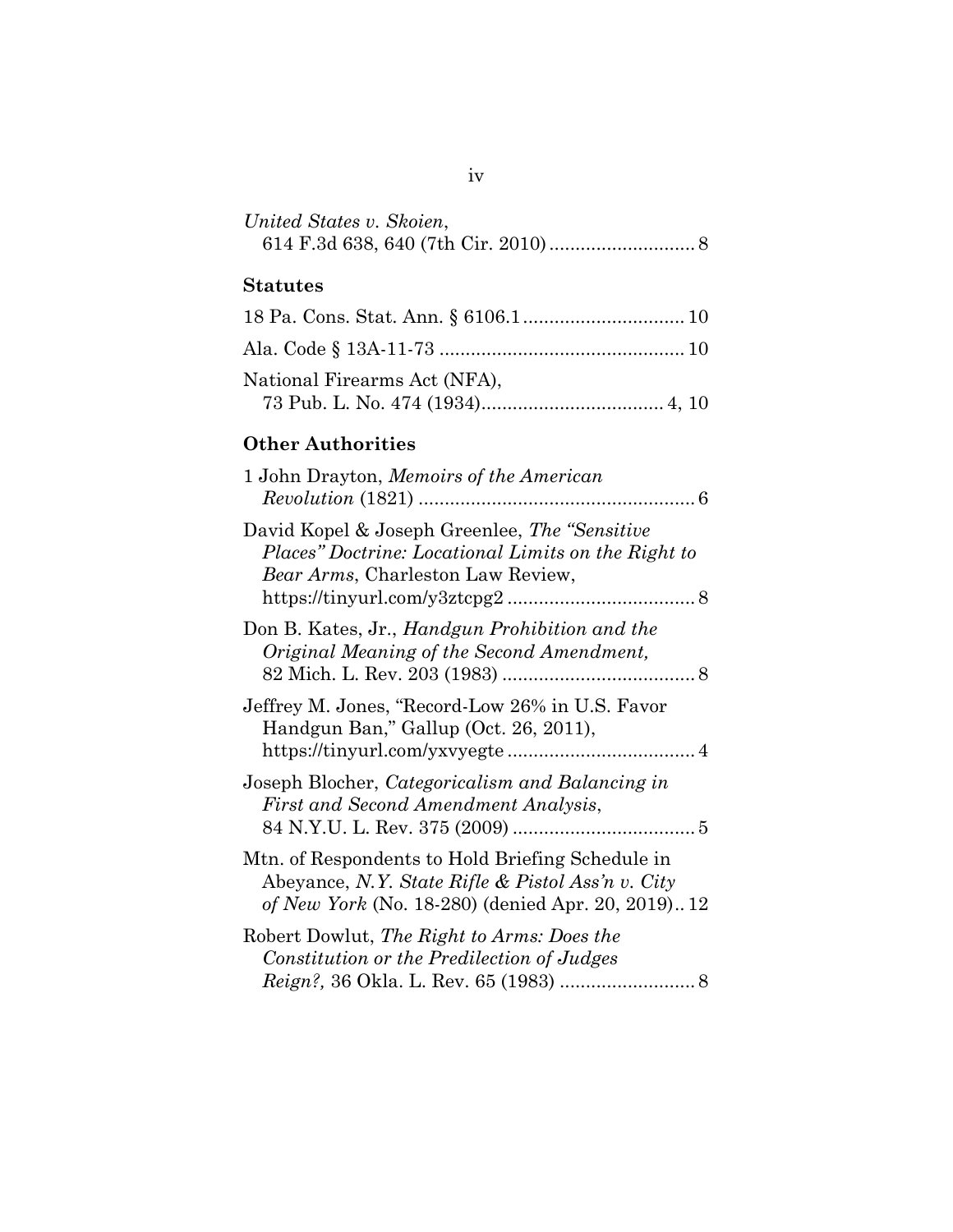#### **INTEREST OF** *AMICUS CURIAE***<sup>1</sup>**

<span id="page-5-0"></span>The Cato Institute is a nonpartisan think tank dedicated to individual liberty, free markets, and limited government. Cato's Robert A. Levy Center for Constitutional Studies promotes the principles of constitutionalism that are the foundation of liberty. To those ends, Cato conducts conferences and publishes books, studies, and the annual *Cato Supreme Court Review*.

This case interests Cato because it concerns the individual right to armed self-defense; its resolution could begin to flesh out the constitutional contours of this much-maligned fundamental right.

#### **INTRODUCTION AND SUMMARY OF ARGUMENT**

<span id="page-5-1"></span>Years before this Court's decision in *District of Columbia v. Heller*, 554 U.S. 570 (2008), New York City enacted a policy banning its residents from transporting a handgun anywhere outside of city limits, regardless of how the gun is stored in transport. This ironic prohibition on removing firearms from an eminently anti-gun locality makes mincemeat of New Yorkers' right to possess a useful firearm, especially those who might have a second residence outside of the city or wish to train or compete beyond the five boroughs.

*Amicus*'s core concern is the slipshod way in which Second Amendment claims have been handled in the various courts of appeal throughout the country since *Heller*. The Second Circuit here purported to apply "intermediate scrutiny" after flirting with whether the

<sup>1</sup> Rule 37 statement: Both parties issued blanket consents to the filing of *amicus* briefs. No party's counsel authored any of this brief; *amicus* alone funded its preparation and submission.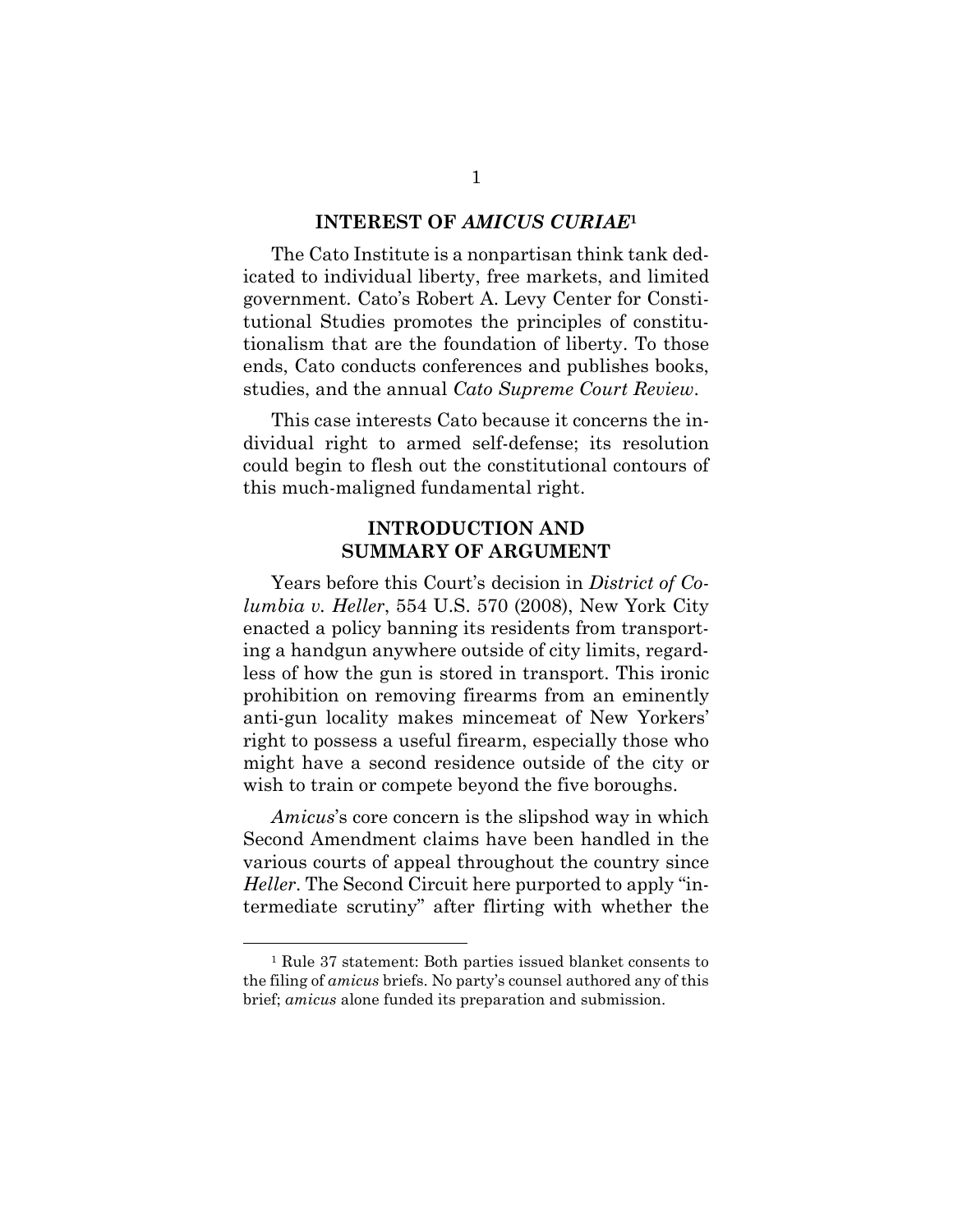law was entitled to *any* level of heightened scrutiny at all. The court then worked backwards from the city's asserted public safety rationale to find that the ban "impose[s] at most trivial limitations on the ability of law-abiding citizens to possess and use firearms for self-defense." Pet.App.13.

The lack of a clear standard of review has enabled—if not encouraged—the development of an unintelligible and wildly divergent body of law. This Court should establish clear ground rules for evaluating Second Amendment claims and enable the lower courts to develop a coherent and consistent approach to the array of issues that will continue to arise under the Second Amendment. *Amicus* agrees with the Court's nostrum in *Heller* that "interest balancing" approaches to exercises of the fundamental right to keep and bear arms are inappropriate with respect to serious limitations like the one here. Instead, the Court should direct the lower courts to engage in an informed analysis based on constitutional text, history, and tradition. One of the greatest aspects of the American system of government is that the scope of our rights do not change over time (without constitutional amendment). They were quite deliberately fixed at the time of the Founding, and adjusted at the Second Founding after a bitter civil war. For that reason, references to 20thcentury prohibitions are inappropriate to justify a narrowed scope of the right to armed self-defense.

Finally, the city's attempt to moot the case through a last-minute rulemaking ought not dissuade the Court from providing important guidance. A decade of silence has done serious damage to the state of the law. Americans should not be subjected to more silence in reward of the city's voluntary cessation.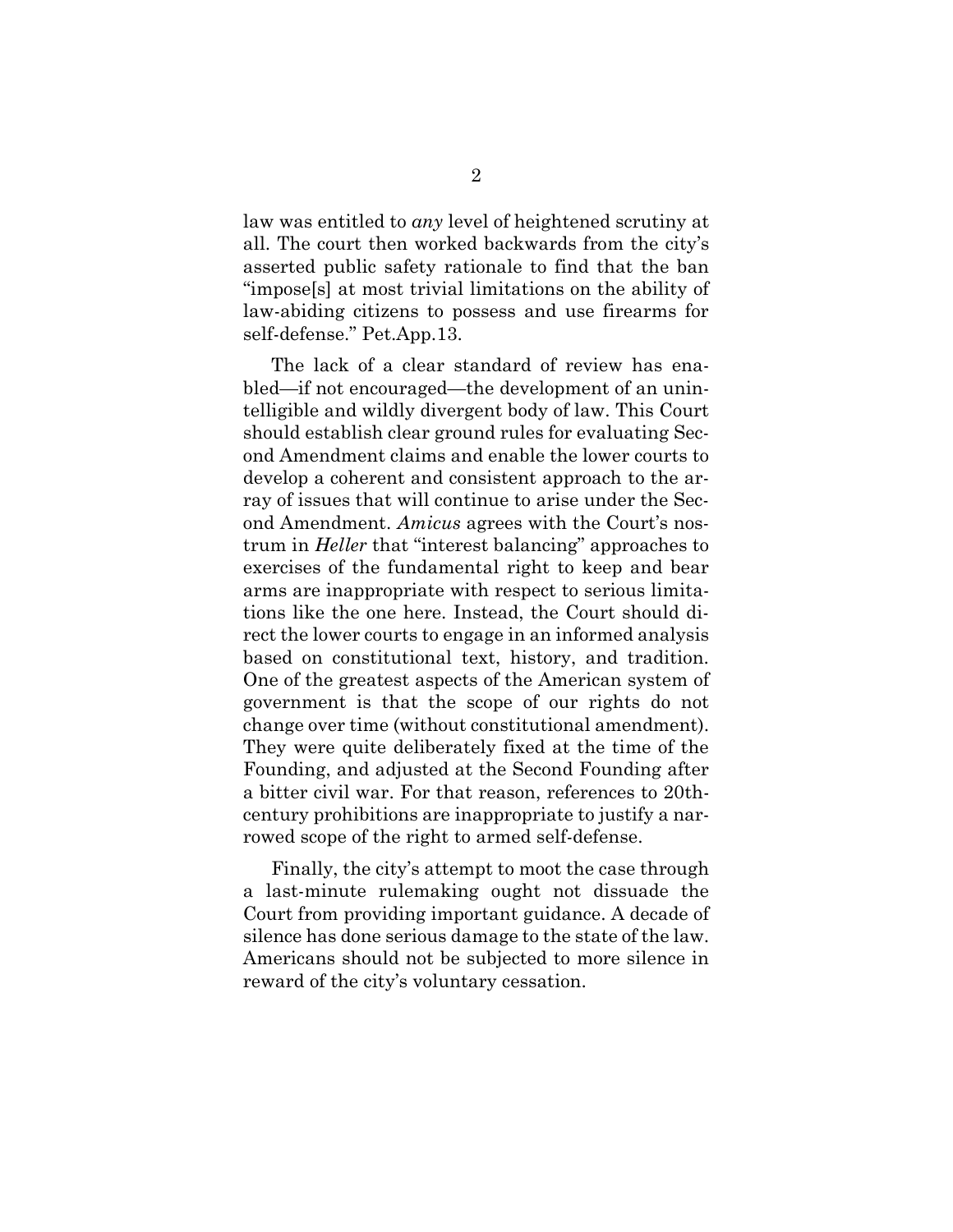#### **ARGUMENT**

#### <span id="page-7-1"></span><span id="page-7-0"></span>**I. LAWS INFRINGING ON THE RIGHT TO KEEP AND BEAR ARMS REQUIRE A MEANINGFUL STANDARD OF REVIEW THAT ESCHEWS BALANCING TESTS**

The Second Amendment protects an individual right to keep and bear arms. *District of Columbia v. Heller*, 554 U.S. 570, 591–93 (2008). That right extends as against state infringement. *McDonald v. City of Chicago*, 561 U.S. 742, 804 (2010). In practical effect, however, all *Heller* and *McDonald* seem to have told circuit courts is that they may not bring about the complete and total denial of a constitutional right. *Heller*, 554 U.S. at 628 ("Under any of the standards of scrutiny that we have applied to enumerated constitutional rights, banning from the home 'the most preferred firearm in the nation to 'keep' and use for protection of one's home and family,' would fail constitutional muster."). When it has come to anything less than complete abridgement, though, the circuits have exhibited an uncanny level of complicity. *See, e.g. United States v. Decastro*, 682 F.3d 160, 166 (2d Cir. 2012) (determining that "marginal, incremental, or even appreciable restraint[s] on the right to keep and bear arms" necessitate nothing more than rational basis review); *Kachalsky v. City of Westchester*, 701 F.3d 81, 93 (2d Cir. 2012) (allowing state officials to refuse handgun-carry permits solely because they oppose the idea of ordinary citizens' carrying arms for protection).

In a certain sense, the lower courts' reluctance is understandable. Unlike speech laws, the evolution of which have for centuries colored our nation's public conscience, current gun-control laws are largely a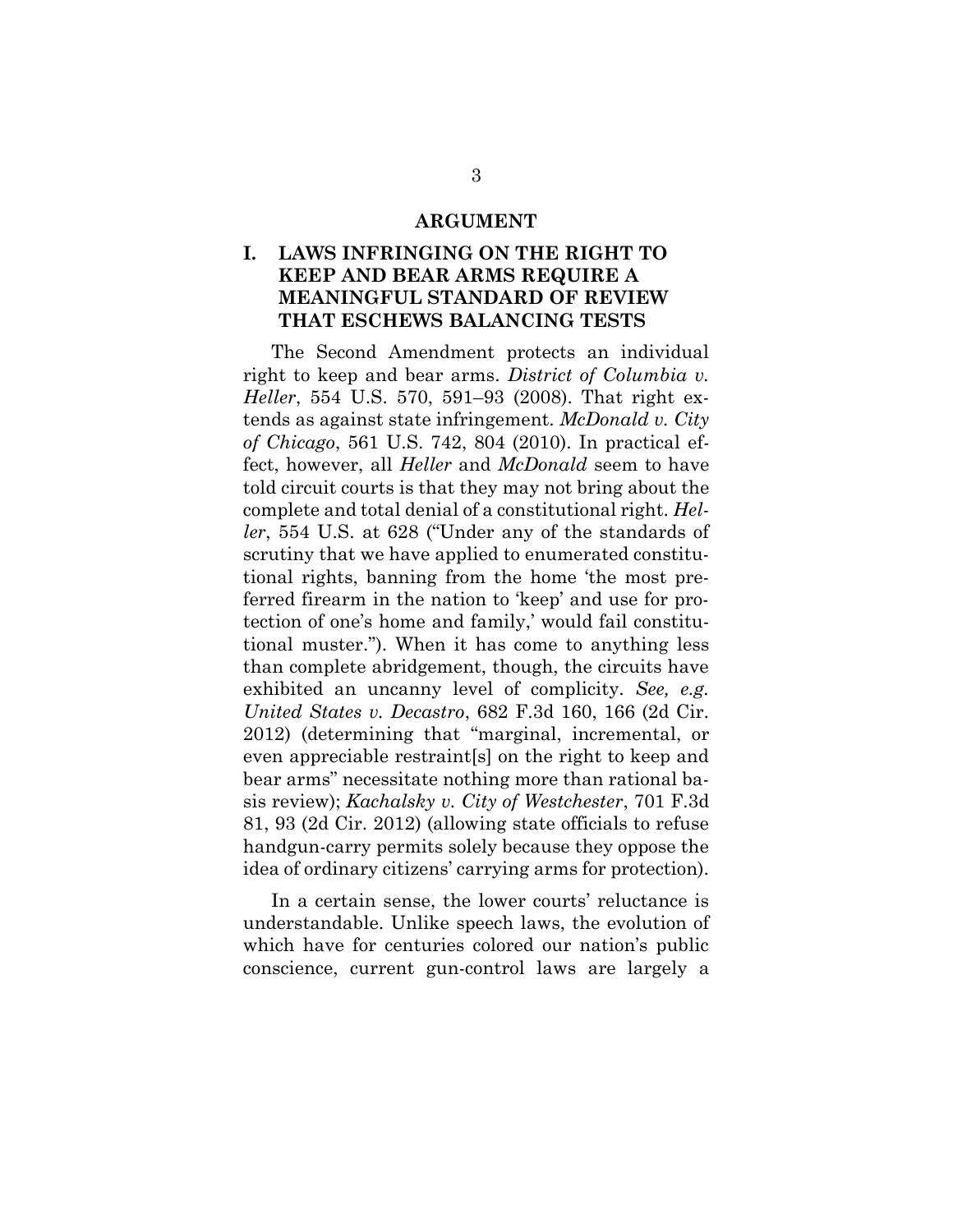product of the 20th century.<sup>2</sup> Modern gun-control laws emerged in a time when the majority of Americans supported a ban on all handguns. Jeffrey M. Jones, "Record-Low 26% in U.S. Favor Handgun Ban," Gallup (Oct. 26, 2011), https://tinyurl.com/yxvyegte (showing history of public support for handgun bans, with 60 percent so-favoring in 1959). Regardless of how public perception changes over time, a right's enumeration must stand for something, as it "takes out of the hands of government . . . the power to decide on a case-bycase basis whether the right is *really worth* insisting upon. A constitutional guarantee subject to future judges' assessments of its usefulness is no constitutional guarantee at all." *Heller*, 554 U.S. at 634.

The courts of appeal are searching for clarity in the Second Amendment context. Whether it be a newly articulated test or the old level-of-scrutiny analysis, this Court's guidance is dearly needed. *Silvester v. Becerra*, 138 S. Ct. 945, 947 (2018) (Thomas, J., dissental) ("This Court has not definitively resolved the standard for evaluating Second Amendment claims."). This lack of clarity reared its head quickly after *McDonald* and is not something new to this case. *See*, *e.g.*, *United States v. Masciandaro*, 638 F.3d 458, 475 (4th Cir. 2011) ("This case underscores the dilemma faced by lower courts in the post-*Heller* world . . . we think it prudent to await direction from the Court itself.").

It is equally clear that an interest-balancing approach is usually inappropriate when it comes to exercises of fundamental rights. As the Court said, "we know of no other enumerated constitutional right

<sup>2</sup> The National Firearms Act (NFA), 73 Pub. L. No. 474 (1934), is essentially the genesis of the modern firearms regulation.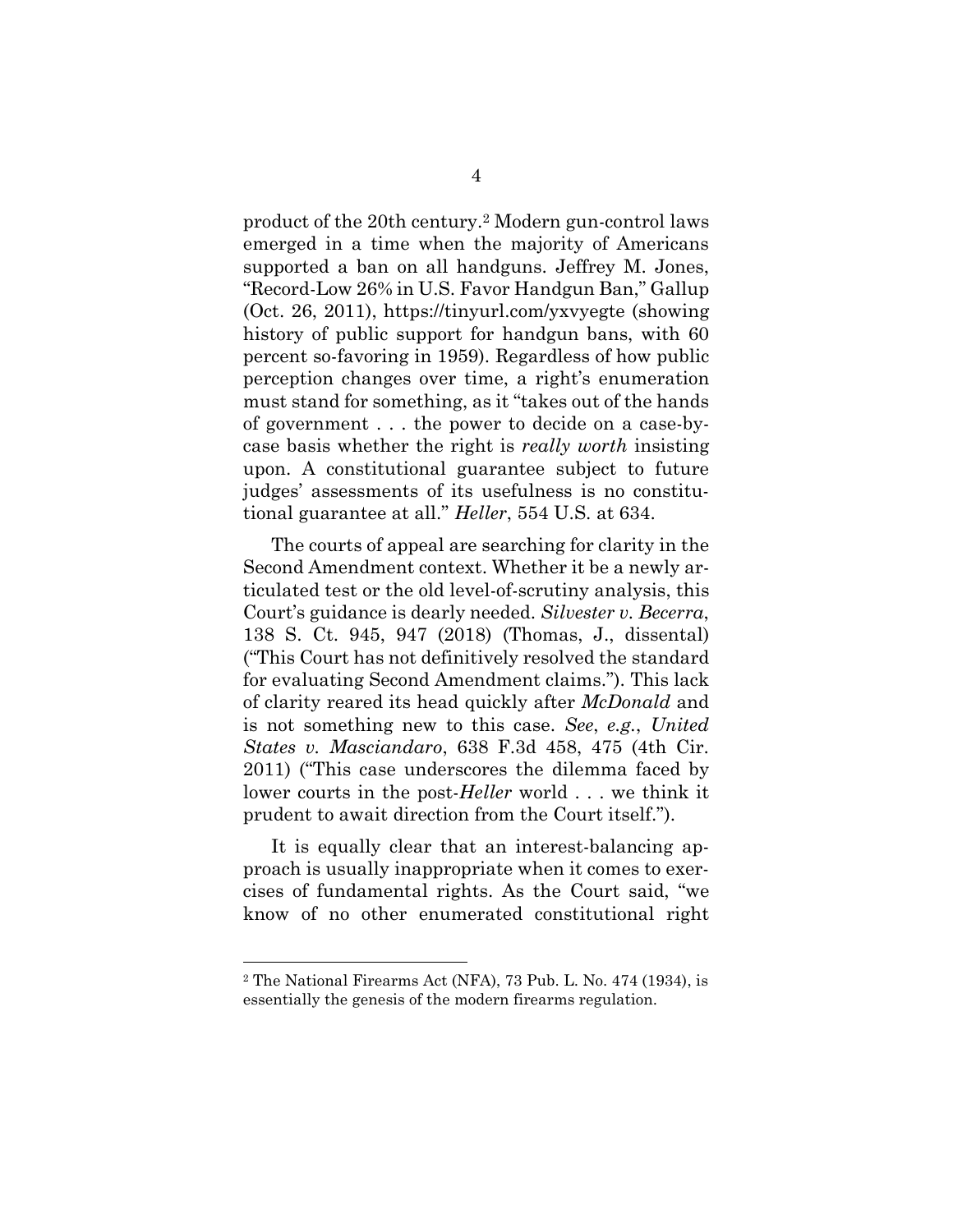whose core protection has been subjected to a freestanding 'interest-balancing' approach." *Heller*, 554 U.S. at 634. Debating between "intermediate" or "strict" scrutiny when it comes to the Second Amendment is a ham-fisted attempt to treat our nuanced constitutional law as if it were a simple algebra equation. While these standards are familiar, "the search for the familiar may be leading courts…astray." Joseph Blocher, *Categoricalism and Balancing in First and Second Amendment Analysis*, 84 N.Y.U. L. Rev. 375, 379 (2009) s*ee also*, *Tyler v. Hillsdale Cty. Sheriff's Dep't*, 837 F.3d 678, 703 (6th Cir. 2016) (en banc) (Batchelder, J., concurring in part) (discussing how the court should "pass the time . . . while we wait for the Supreme Court to step in and do the historical analysis it has promised.").

Regardless of what is familiar or easy to apply, or what appeals to the most centrist of Americans when it comes to gun rights, the fact is that governments around the country have been left to act without any significant guidance in the Second Amendment context. Debates have raged on the myriad of individual issues that come up in this legal area: concealed carry permits, weapon-specific legislation, temporary restraining orders, and more. In such a landscape, approving the lower courts' application of a vague breed of intermediate scrutiny will guarantee nothing but continued chaos. What the law needs is a clear standard under which Americans have their rights respected, while recognizing that no right is absolute.

#### <span id="page-9-0"></span>**A. Text, History, and Tradition Must Inform Second Amendment Jurisprudence**

As this court recognized in *Heller*, a "constitutional guarantee subject to future judges' assessments of its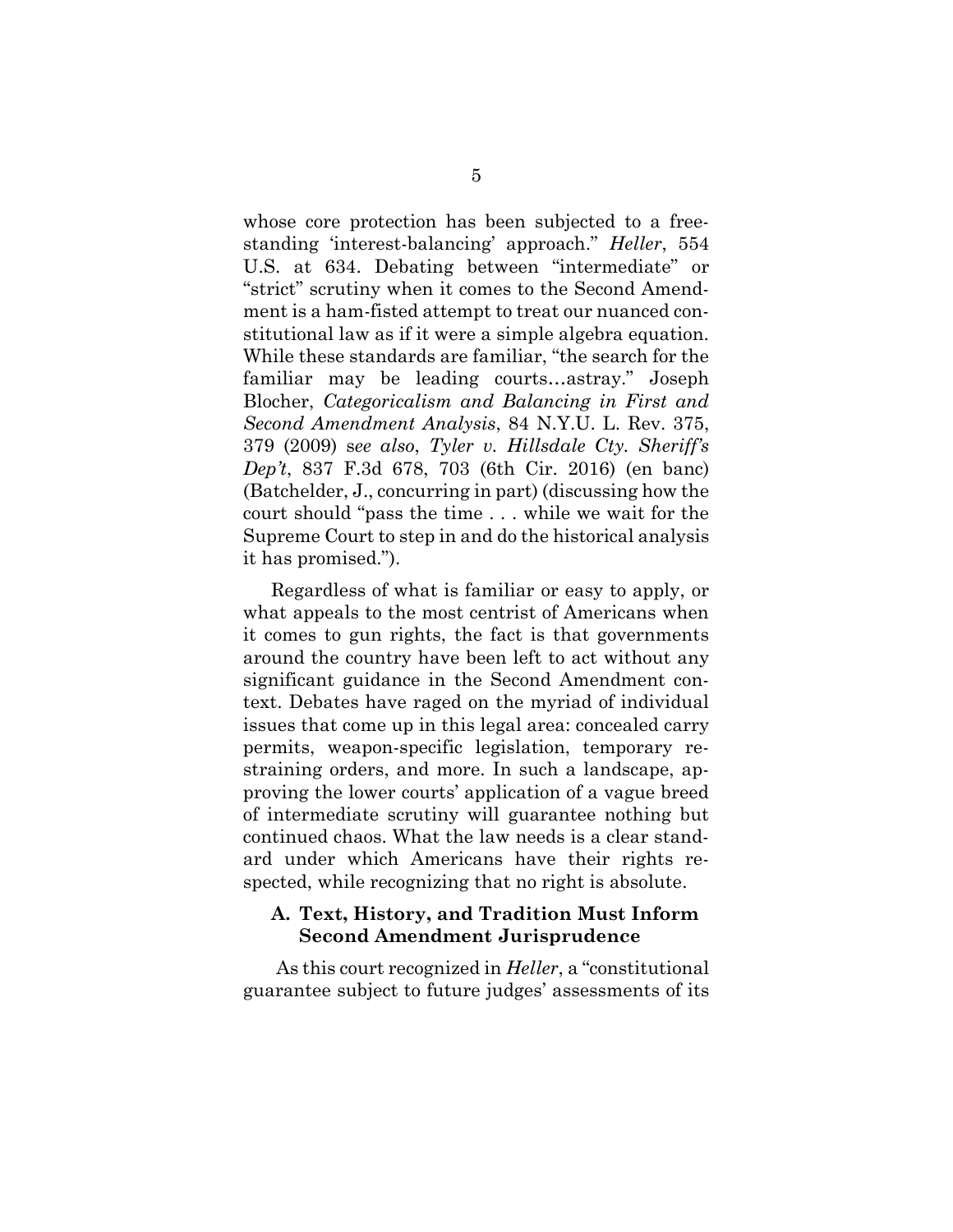usefulness is no constitutional guarantee at all." 554 U.S. at 634. The Framers held the right to keep and bear arms near and dear, because they had just lived, and fought, through military attempts to disarm them. 1 John Drayton, *Memoirs of the American Revolution*  166 (1821) (recounting late British law as "too clearly . . . a design of disarming the people of America, in order the more speedily to dragoon and enslave them.").

How, then, should Americans' Second Amendment rights be treated today? The way they were understood at the Founding, as a keystone of our constitutional system. "Constitutional rights are enshrined with the scope they were understood to have when the people adopted them, whether or not future legislatures or (yes) even future judges think the scope too broad." *Heller*, 554 U.S. at 634–35. This is not to suggest that an approach based on text, history, and tradition is an easy one to frame or apply. *See McDonald*, 561 U.S. at 804 (Scalia, J., concurring) ("Historical analysis can be difficult; it sometimes requires resolving threshold questions, and making nuanced judgments about which evidence to consult and how to interpret it."). But this Court is tasked with the unenviable duty to decide what is *right*, not what is easy.

*Heller* and *McDonald* "set[] forth a test based wholly on text, history and tradition." *Heller v. District of Columbia*, 670 F.3d 1244, 1276 (D.C. Cir. 2011) (*"Heller II*") (Kavanaugh, J., dissenting). For this method to function, it must be framed in a way that "depends upon a body of evidence susceptible of reasoned analysis rather than a variety of vague ethicopolitical First Principles whose combined conclusion can be found to point in any direction the judges favor." *McDonald* 561 U.S. at 803–04 (Scalia, J., concurring).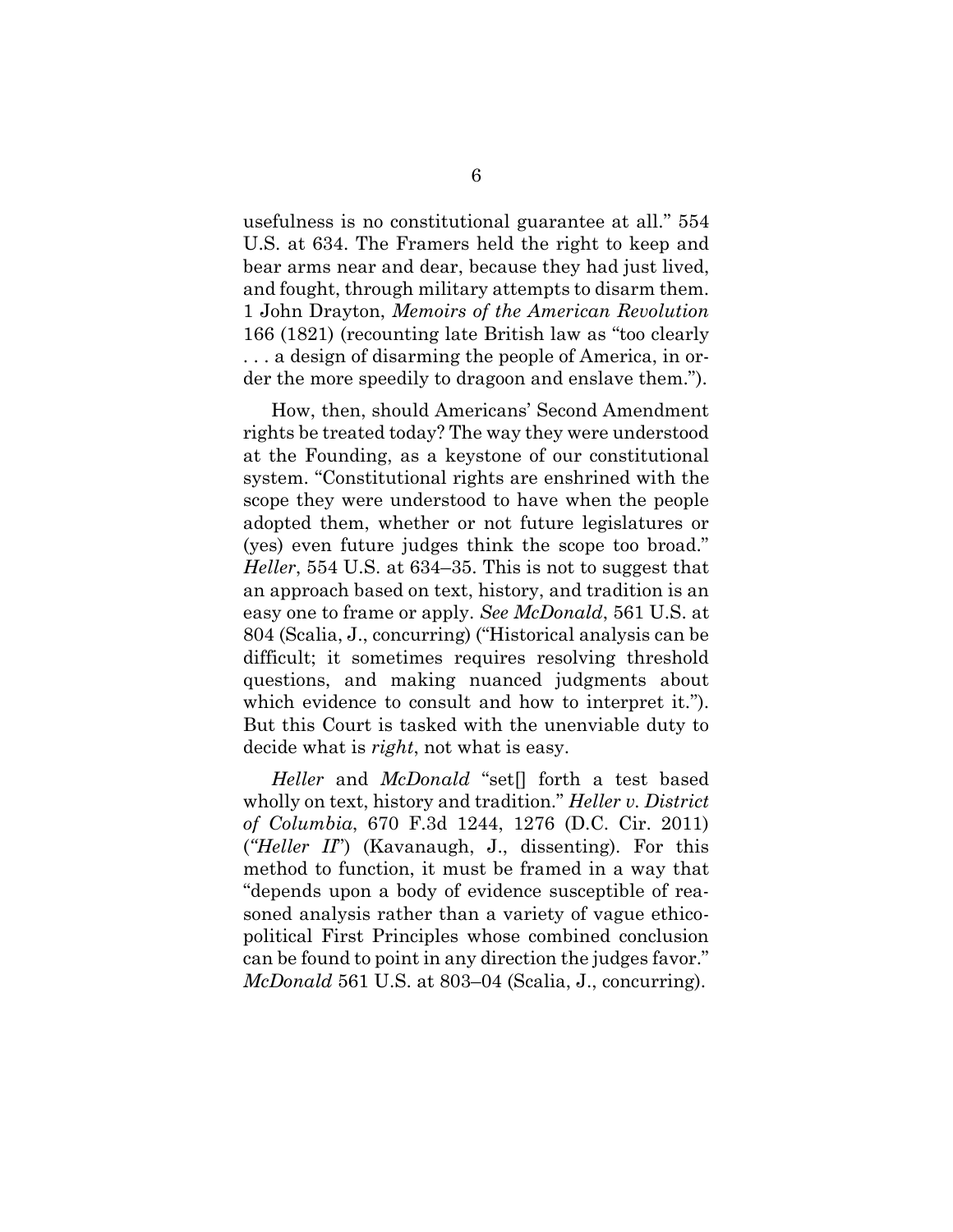Even with the associated legwork, other judges have agreed that the text, history, and tradition approach is the best one yet conceived for Second Amendment cases. *See, e.g.*, *Tyler*, 837 F.3d at 702 (Batchelder, J., concurring in part) (observing that another method "fails to give adequate attention to the Second Amendment's original public meaning. . . . And it is that meaning—as *Heller* and *McDonald* make unmistakably clear—informed as it is by the history and tradition surrounding the right, that counts."); *Gowder v. City of Chicago*, 923 F. Supp. 2d 1110, 1123 (N.D. Ill. 2012) (Finding unequivocally that "the text, history, and tradition approach is the proper approach").

#### <span id="page-11-0"></span>**B. "Presumptively Lawful" Gun Laws Are Not Co-Extensive with an Accurate Understanding of the Second Amendment's Text, History, and Tradition**

Many laws regulating firearms are of a more recent vintage than many people, and even many jurists, believe. While understanding the scope of the right to arms through the lens of the framers of the Second Amendment—along with the ratifiers of the Fourteenth Amendment—is what the law commands, any analysis rooted in text, history, and tradition should be accurate in understanding which gun regulations are, in fact, longstanding and would have been recognizable to the founding generation.

The main problems with the text, history, and tradition approach are the analytical shortcuts, originating as tiny cracks in *Heller*, which have already threatened to overrun the holding. Many laws were treated as "presumptively lawful":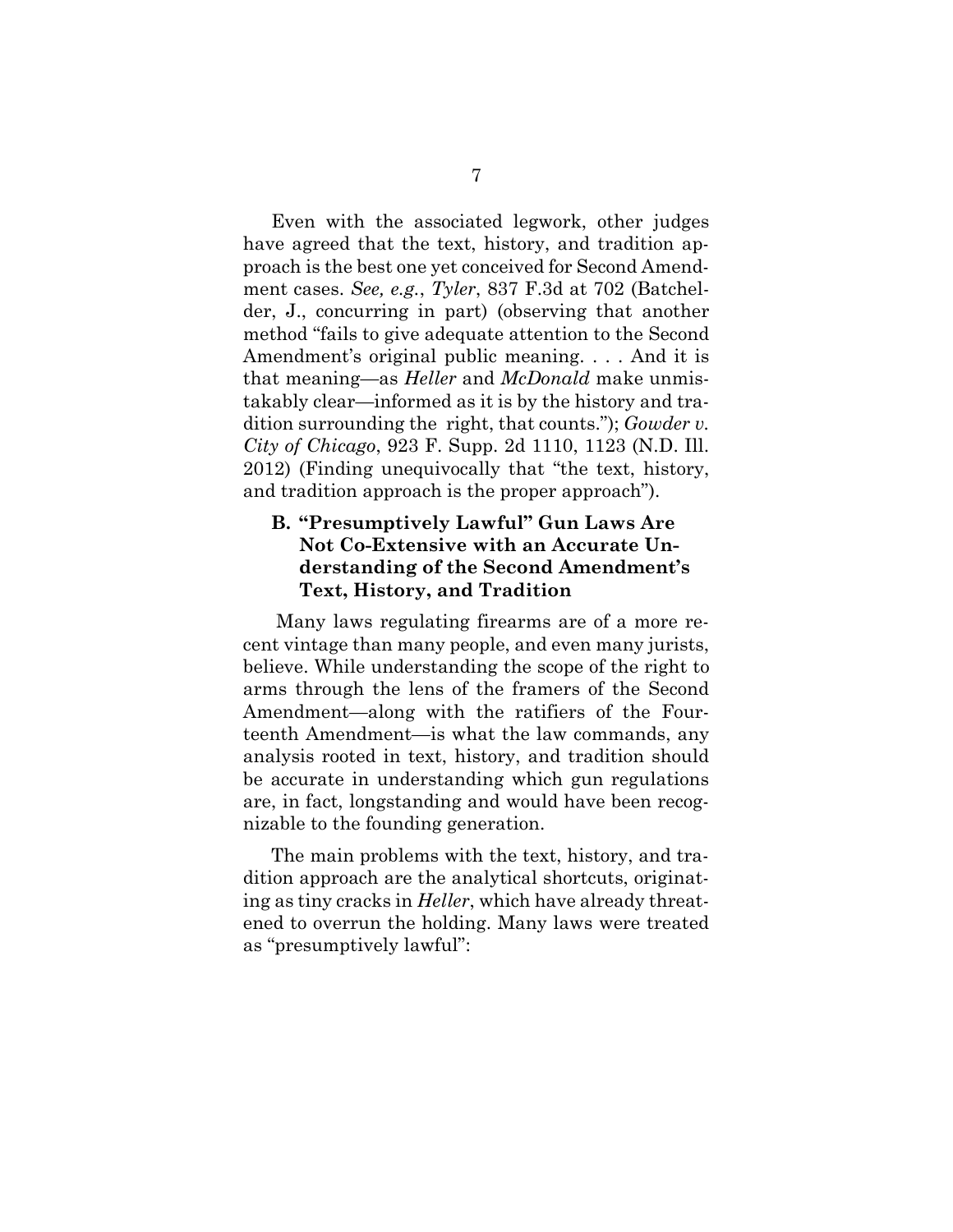Although we do not undertake an exhaustive historical analysis today of the full scope of the Second Amendment, nothing in our opinion should be taken to cast doubt on longstanding prohibitions on the possession of firearms by felons and the mentally ill, or laws forbidding the carrying of firearms in sensitive places such as schools and government buildings, or laws imposing conditions and qualifications on the commercial sale of arms.

*Heller*, 554 U.S. at 626–27. But there are few foundingera analogues for the types of restrictions identified as "presumptively lawful." *Nat'l Rifle Ass'n of Am., Inc. v. Bureau of Alcohol, Tobacco, Firearms, & Explosives*, 700 F.3d 185, 196 (5th Cir. 2012) ("*Heller* considered firearm possession bans on felons and the mentally ill to be longstanding, yet the current versions of these bans are of mid–20th century vintage."); *United States v. Skoien*, 614 F.3d 638, 640 (7th Cir. 2010) ("The first federal statute disqualifying felons from possessing firearms was not enacted until 1938"); David Kopel & Joseph Greenlee, *The "Sensitive Places" Doctrine: Locational Limits on the Right to Bear Arms*, Charleston L. Rev. Vol. 13 (2018), https://tinyurl.com/y3ztcpg2 (finding little historical precedent for sensitive place restrictions). *But see* Robert Dowlut, *The Right to Arms: Does the Constitution or the Predilection of Judges Reign?,* 36 Okla. L. Rev. 65, 96 (1983) ("Colonial and English societies of the eighteenth century . . . excluded . . . felons [from possessing firearms]."); Don B. Kates, Jr., *Handgun Prohibition and the Original Meaning of the Second Amendment,* 82 Mich. L. Rev. 203, 266 (1983) ("Founders [did not] consider felons within the common law right to arms.").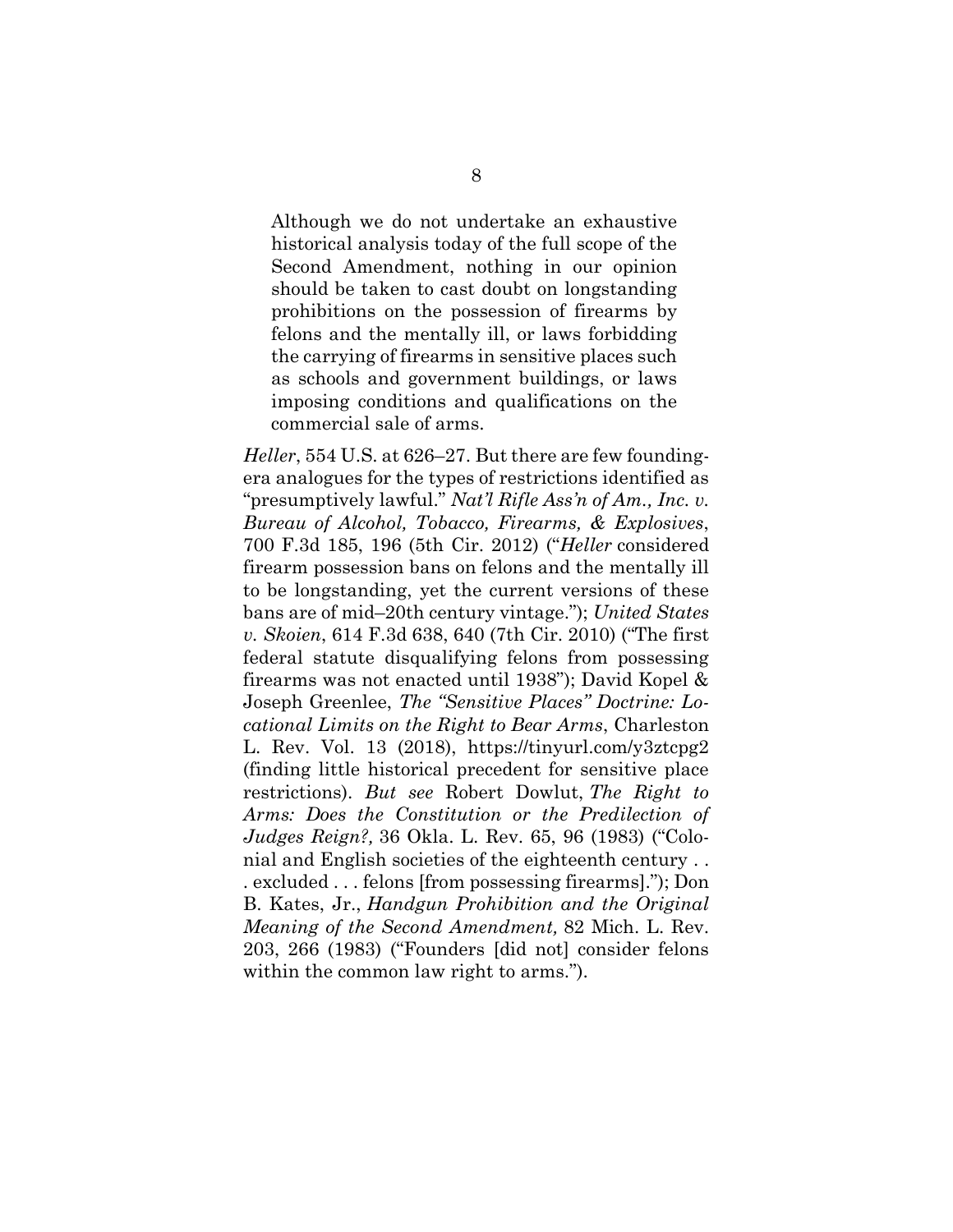The lack of a coherent explanation for the examples chosen by the *Heller* court has puzzled the lower courts and invited rearward-facing judges to make similar jumps. "These provisions, and the various regulations they encompassed, were supported without any explanation of how they would fare in light of the Second Amendment's original meaning." *United States v. McCane*, 573 F.3d 1037, 1049 (10th Cir. 2009) "Given the uncertain pedigree of felon dispossession laws, though, the dictum sanctioning their application while simultaneously sidestepping the Second Amendment's original meaning is odd. One wonders, at least with regard to felon dispossession, whether the *Heller* dictum has swallowed the *Heller* rule." *Id*.

Nevertheless, by declaring that "there will be time enough to expound upon the *historical justifications* for the exceptions we have mentioned," *Heller*, 554 U.S. at 635 (emphasis added), *Heller* indicated that these regulations were expected to have founding-era origins. Whether they *actually* have founding-era origins or not, though, is of significant import under the decision's own logic. The loose "presumptively lawful" categorization, and its ill-explained examples, has invited far too much inventiveness for the current framework to be workable.

In the years following *Heller*, some of the laws lower courts have lumped into the category of "presumptively lawful" do not even exist. *Heller II*, 670 F.3d at 1270, 1272 (Kavanaugh, J., dissenting) (stating that "machine guns[] have traditionally been banned" despite no traditional ban on machine guns ); 3

<sup>3</sup> The National Firearms Act of 1934 first regulated the transfer of machineguns and other specific firearms, requiring registra-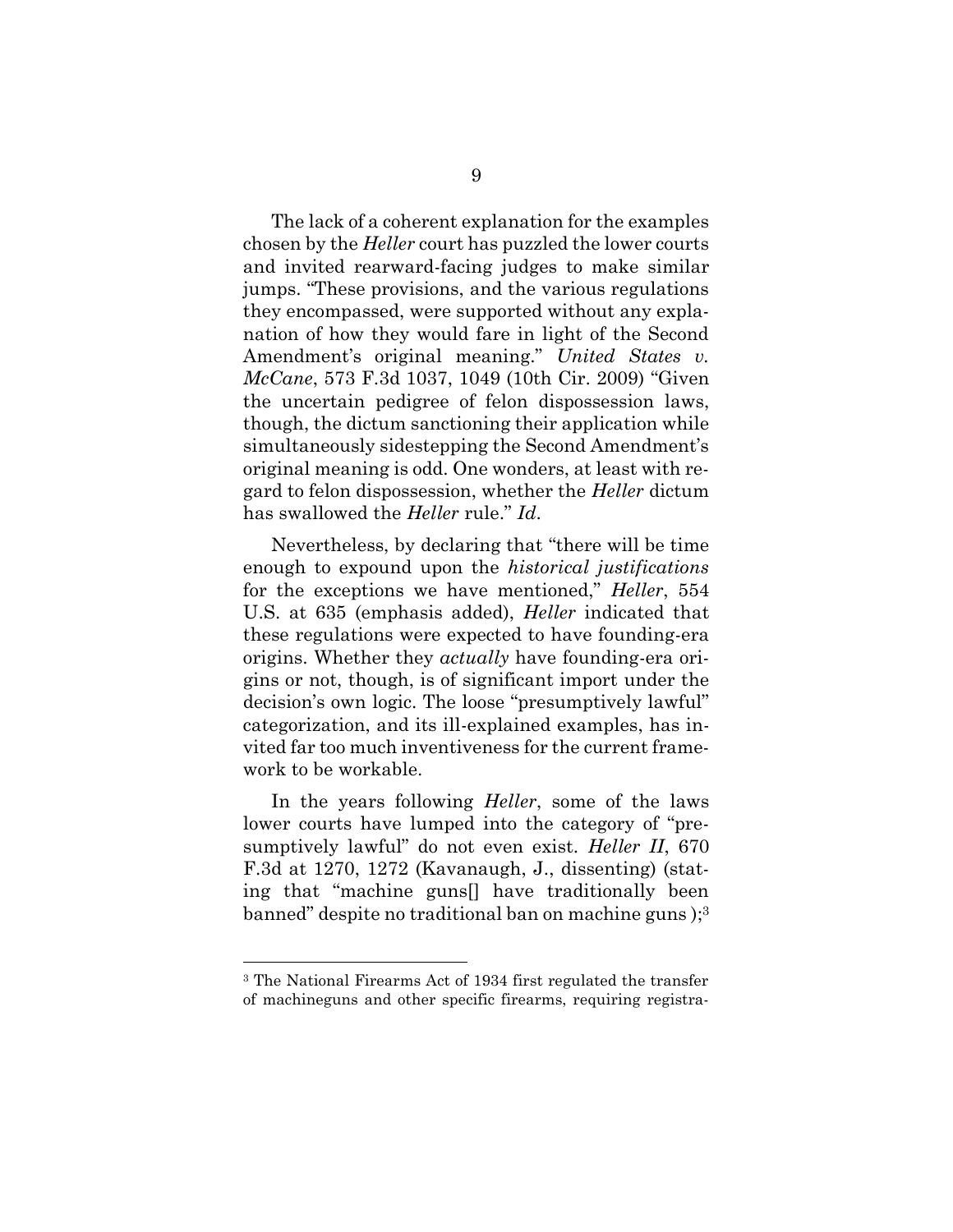*Freidman v. City of Highland Park*, 784 F.3d 406, 409 (7th Cir. 2015) ("Machine guns aren't commonly owned for lawful purposes today because they are illegal"). Any analysis based on "longstanding prohibitions" ought to invoke rules that are both longstanding in a constitutionally significant way and an actual prohibition. For example, it would be odd indeed if, in support of a ban on motorcycles, an allusion to a longstanding ban on cars was regarded as materially supportive of the motorcycle ban even though the purported car "ban" is actually a recently levied vehicle tax.

Laws regulating the transportation of arms, for example, were and still are common in many states. Yet those laws overwhelmingly focus on how the weapon should be stored, not on whether it can be transported at all. Pennsylvania, for example, forbids the carrying of a long gun in a vehicle if it is loaded. 18 Pa. Cons. Stat. Ann. § 6106.1. In Alabama, a loaded handgun cannot travel in the passenger compartment of a car without a permit, akthough any person eligible to own a handgun may possess it unloaded in a separate contained. Ala. Code § 13A-11-73. Bans on transporting weapons, however, are not "longstanding."

The patchwork of "presumptively lawful longstanding" regulations, as well as the concept of "dangerous and unusual" weapons originating in *Heller*, leaves Second Amendment claims open to too many diverse

tion and the payment of a \$200 tax. 73 Pub. L. No. 474. Any American could register such a firearm and pay the tax to own one. It wasn't until 1986 when the machine gun registry was closed, but any registered machine gun can still be owned and sold by ordinary Americans. This should not be called a "ban," and even if the 1986 amendment is treated as one, the span of a few decades is not "longstanding" in any constitutionally significant way.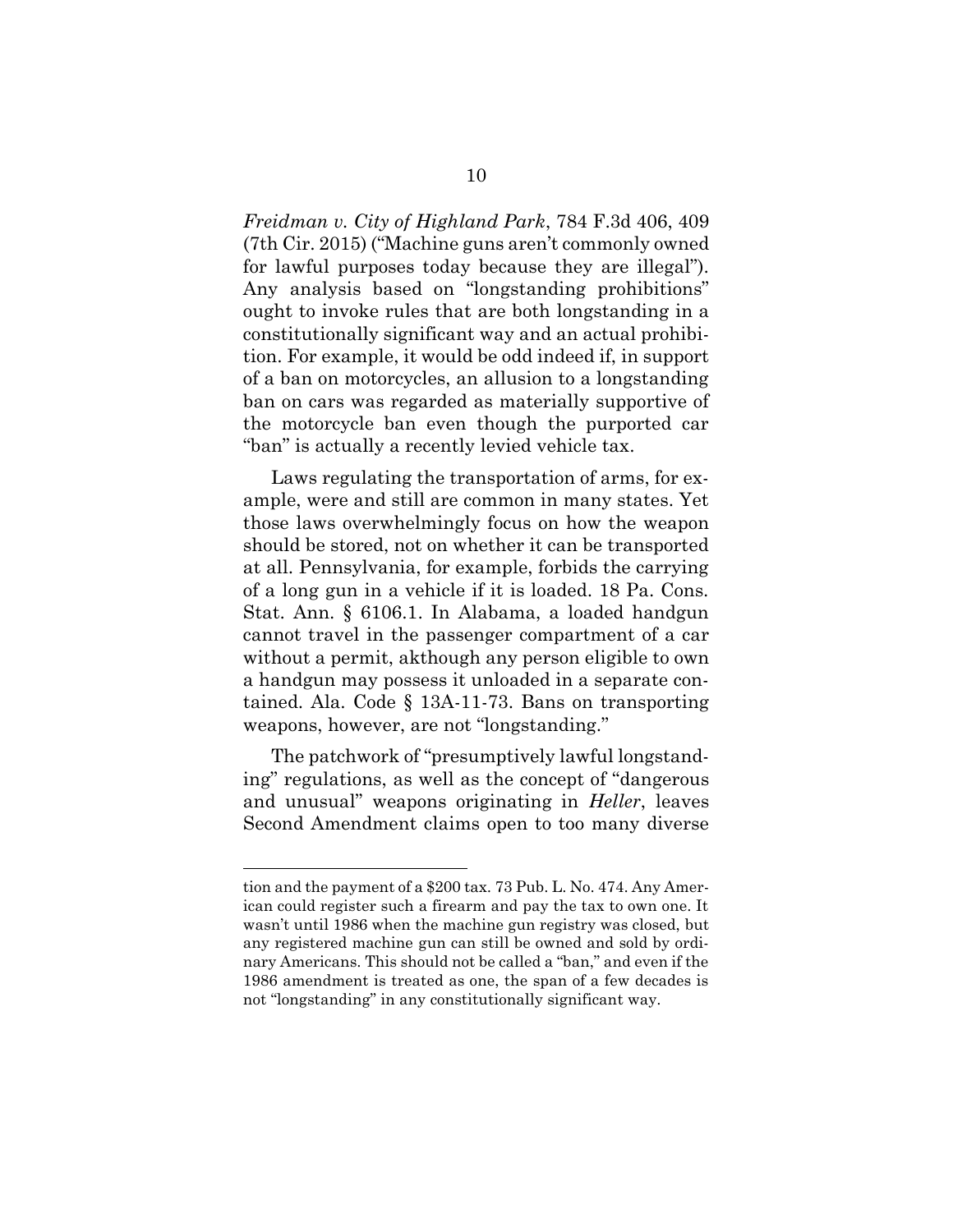avenues of analysis. The concepts are malleable enough for judges to insert whatever regulations they agree with, a problem Justice Breyer rightly pointed out at the outset. *McDonald*, 561 U.S. at 925 (Breyer, J., dissenting) ("[W]hy these rules and not others? Does the Court know that these regulations are justified by some special gun-related risk of death? In fact, the Court does not know. It has simply invented rules that sound sensible.").

The "common-use" test is similarly issue-laden. The question of whether an arm is popular seems unrelated to an inquiry into whether it is constitutionally protected. It also makes little sense that banning a class of arms would be permissible only if Congress acted before the product took hold. *See Heller*, 554 U.S. at 721 (Breyer, J., dissenting) ("On the majority's reasoning, if tomorrow someone invents a particularly useful . . . weapon, Congress and the States had better ban it immediately, for once it becomes popular Congress will no longer possess the constitutional authority to do so. In essence, the majority determines what regulations are permissible by looking to see what existing regulations permit."). To put it another way, it's not like popular or "common" speech enjoys greater First Amendment protection.

This is not to say that any arms regulations not in existence at the time of the Founding must necessarily be unconstitutional. But the current framework fails to dispatch the judicial judgment-substitution issues present in an interest-balancing approach. There is, however, another tool for evaluating laws that truly protect the public from particularly dangerous weapons: the concept of public nuisance. Intrinsically dangerous weapons, such as poison gas, high explosives,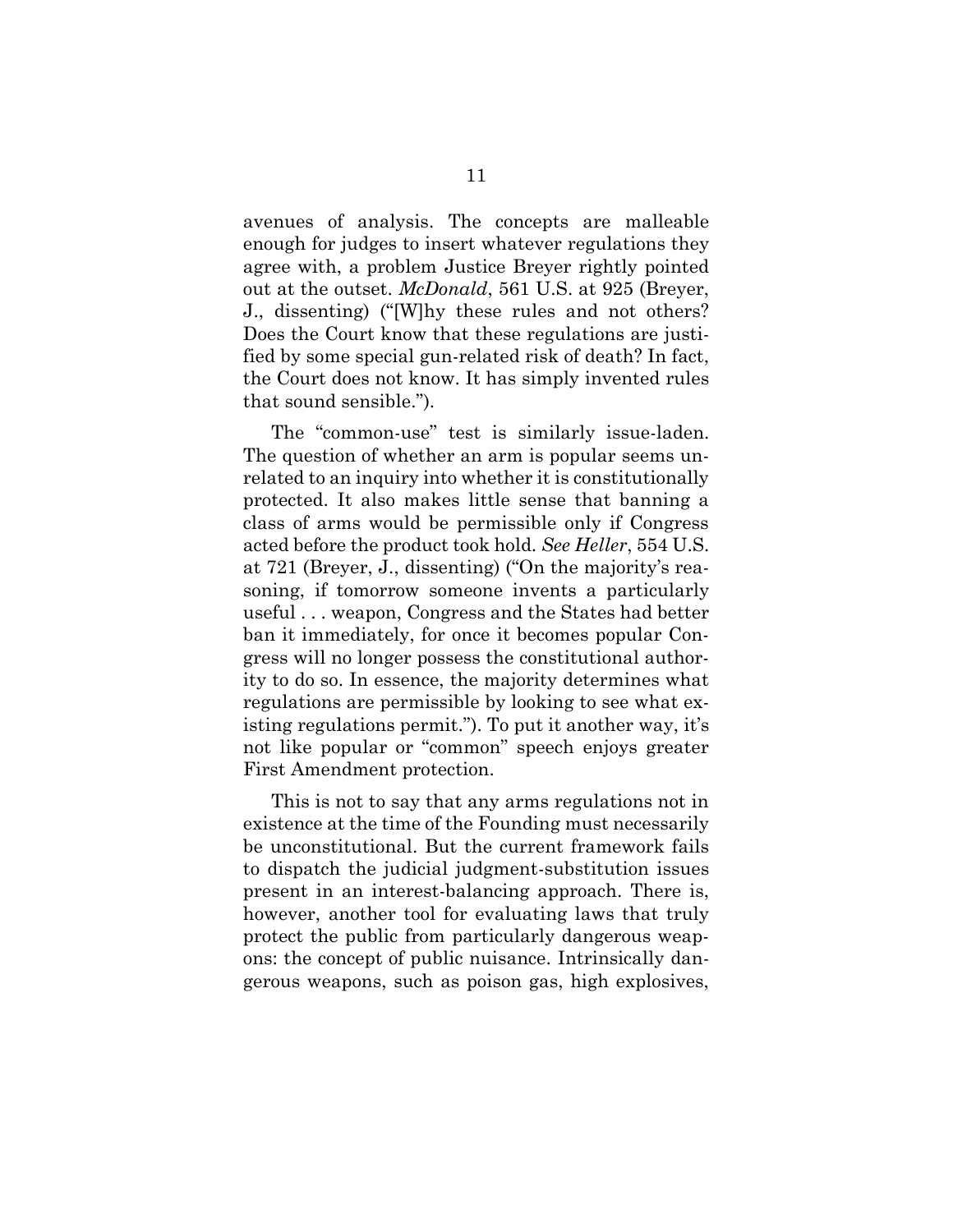and heavy ordnance, put the public at risk in the normal course of their operation. Certainly, the Founders would have accepted regulation of such dangerous instrumentalities under a theory of public nuisance. There is no need for malleable standards; a robust Second Amendment standard is unlikely to lead to wholesale deregulation of shoulder-fired rocket launchers.

#### <span id="page-16-0"></span>**II. NEW YORK CITY'S ATTEMPT TO MOOT THIS CASE IS IN BAD FAITH**

After years of enforcing the transport ban without a blink, New York City requested that the Court halt this case in advance of a rule change. Mtn. of Respondents to Hold Briefing Schedule in Abeyance, *New York State Rifle & Pistol Ass'n v. City of New York* (No. 18- 280) (denied Apr. 20, 2019). The New York City Police Department, mere weeks before the City's reply brief was due, proposed to amend their rules to allow New Yorkers to somewhat more readily transport their handguns outside the city. *Id*. This type of conduct is exactly what the voluntary cessation doctrine targets.

Where a defendant acts wrongfully, but ceases the wrongful conduct in response to litigation, the Court will not deem the correction to moot the case. The logic is that, especially where the law is undeveloped, a moving party could suspend its improper conduct for just long enough for the case to be dismissed. *See Friends of the Earth, Inc. v. Laidlaw Envtl. Services, Inc.*, 528 U.S. 167 (2000) (industrial polluter who ceased harm-causing conduct could not claim case was moot so long as the polluter could potentially continue similar operations if not deterred by the penalties sought). New York has maintained and defended the policy at issue for more than a decade, yet openly seeks